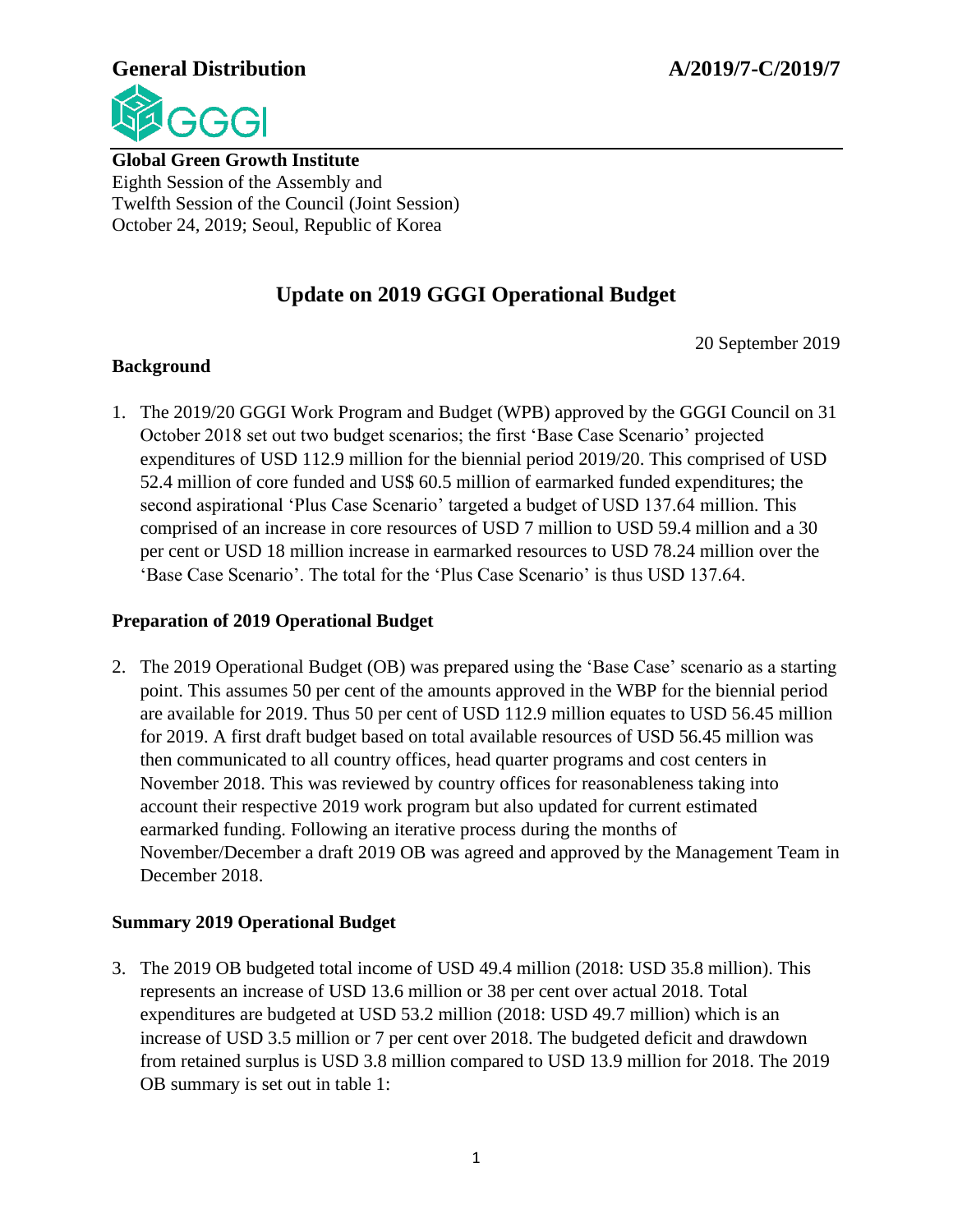|                                   | 2019 Budget    |                  |              | 2018 Actual    |                  |              |
|-----------------------------------|----------------|------------------|--------------|----------------|------------------|--------------|
|                                   | Core/Other     | <b>Earmarked</b> | <b>Total</b> | Core/Other     | <b>Earmarked</b> | <b>Total</b> |
|                                   | <b>USD'000</b> |                  |              | <b>USD'000</b> |                  |              |
| <b>Total income</b>               | 31,300         | 18,099           | 49,399       | 25,184         | 10,576           | 35,760       |
|                                   |                |                  |              |                |                  |              |
| <b>Expenditures</b>               | 35,111         | 18,099           | 53,210       | 39,103         | 10,576           | 49,679       |
|                                   |                |                  |              |                |                  |              |
| <b>Total</b><br>surplus/(deficit) | (3, 811)       |                  | (3, 811)     | (13, 919)      | $\blacksquare$   | (13, 919)    |

#### **Table 1: 2019 GGGI Operational Budget Summary compared to 2018 Actual**

- 4. Of note is that whilst budgeted expenditures are due to increase by USD 3.5 million to USD 53.2 million the drawdown on retained surplus will decrease by USD 10.1 million; the main difference being the increase in projected earmarked funding.
- 5. This report presents an update as at 31 August 2019 on actual income & expenditures against budget as at that date.

## **2019 Income**

6. Total revenue was budgeted at USD 49.4 million and the current estimate is USD44.5 million This is broken down by category of funding in table 2.

|                   |                                                   | 2019   | Increase/<br>(decrease) | increase/<br>(decrease) |
|-------------------|---------------------------------------------------|--------|-------------------------|-------------------------|
|                   | <b>August</b><br><b>Estimate</b><br><b>Budget</b> |        |                         | %                       |
|                   |                                                   |        |                         |                         |
| Core              | 28,700                                            | 28,700 |                         | 0%                      |
| Earmarked         | 18,099                                            | 14,500 | (3,599)                 | (20)%                   |
| Overhead recovery | 1,600                                             | 1,000  | (600)                   | $(37.5)\%$              |
| Investment Income | 400                                               | 300    | (100)                   | (25)%                   |
| Fees for Service  | 600                                               | 0      | (600)                   | $(100)\%$               |
| <b>Total</b>      | 49,399                                            | 44,500 | (4,899)                 | (9.9%)                  |

**Table 2: Total 2019 budgeted revenue by category against August estimate**

# **Core Funding**

7. The current estimate of core funding is USD28.7 million and these are set out in table 3.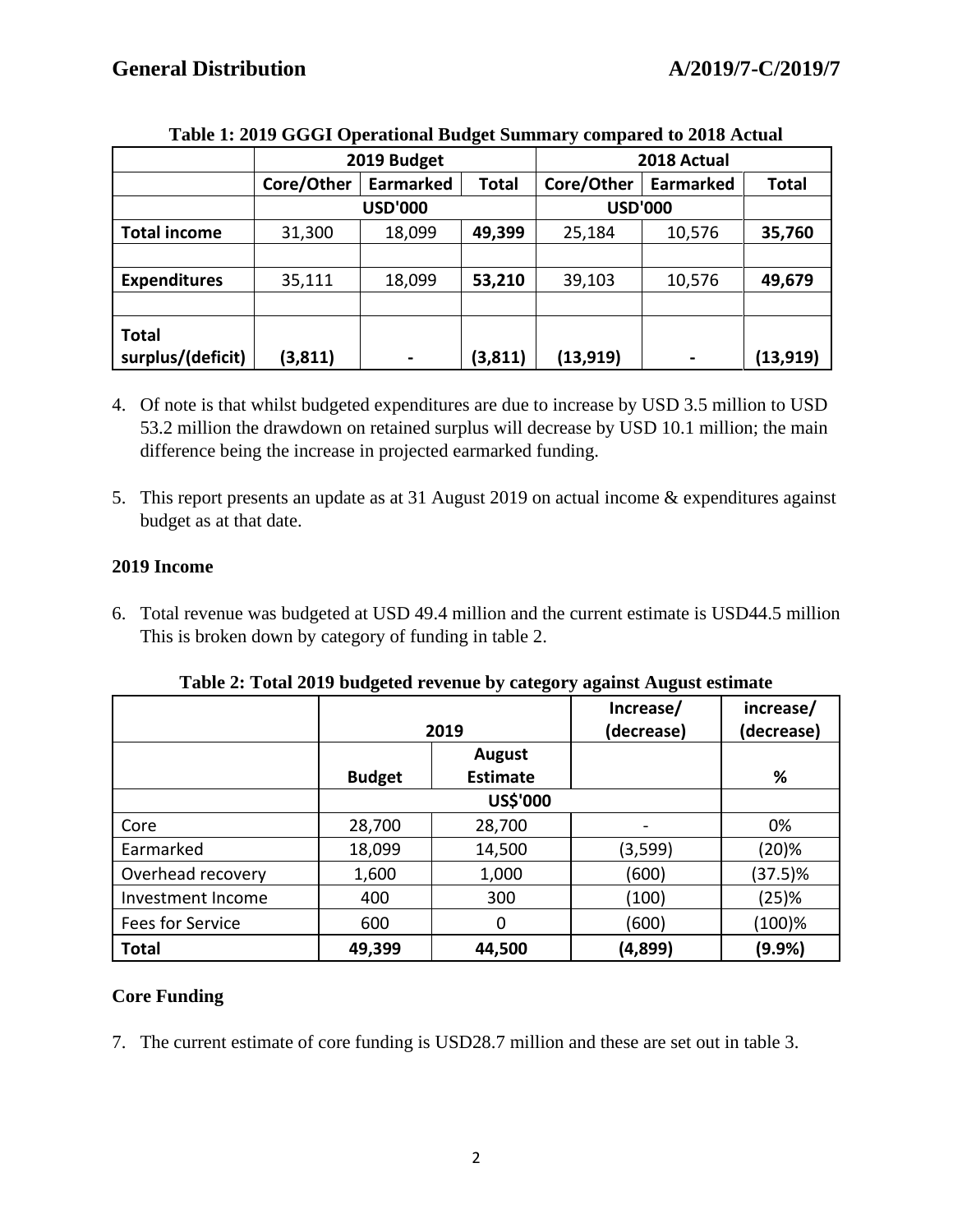|                |             | 2019          |                          |
|----------------|-------------|---------------|--------------------------|
|                |             | <b>Budget</b> | <b>August Projection</b> |
|                | <b>Note</b> |               | US\$'000                 |
| Korea          |             | 10,000        | 10,000                   |
| Australia      |             | 8,000         | 8,000                    |
| United Kingdom | 3           | 5,800         | 5,800                    |
| Denmark        | 4           | 3,000         | 3,000                    |
| Norway         | 5           | 1,900         | 1,900                    |
| <b>Total</b>   |             | 28,700        | 28,700                   |

**Table 3: 2019 Core Funding**

#### **Note**

- 1. The contribution of USD10 million from Korea for 2019 is the first year of a two year signed agreement between the Government of Korea and GGGI. The first USD5 million was received in March 2019 and the second USD 5 million was received in August 2019.
- 2. The contribution from Australia of USD 8 million is the final year of a three year contribution agreement with funding of USD 3 million in 2017, USD 4 million in 2018 and US\$ 8 million in 2019. The contribution was received in May 2019.
- 3. Contributions of £2.0 million for the period 2018/19 and £2.5 million for the period 2019/20 will be recognized in the 2019 financial statements. These were received on 30 November 2018 (£3 million equating to USD 3.8 million) and 3 March 2019 (£1.5 million equating to USD 2 million).
- 4. The 2019 contributions from Denmark was received in late 2018.
- 5. The Norwegian contribution is expected to be received in October 2019.

# **Earmarked Funding**

- 8. The budgeted earmarked funding for 2019 is USD 18.1 million. The current run rate is USD 12.8 million with actual to 31 August of USD 8.6 million. On a straight line basis we would have expected USD 12 million.
- 9. Ongoing projects includes Norwegian funded Indonesia Country Program 2016-19, Norwegian funded Colombia Country Program 2017-19, UAE funded UAE Country Program, GCF Readiness Programs (Vanuatu, Mongolia, Indonesia, PNG, Rwanda, Thailand, Laos, and Jordan), Netherlands funded Solar Home System project in Uganda, and Italian funded postions in Ethiopia and Rwanda have continued into 2019. In addition, new earmarked projects that have come on stream during 2019 include: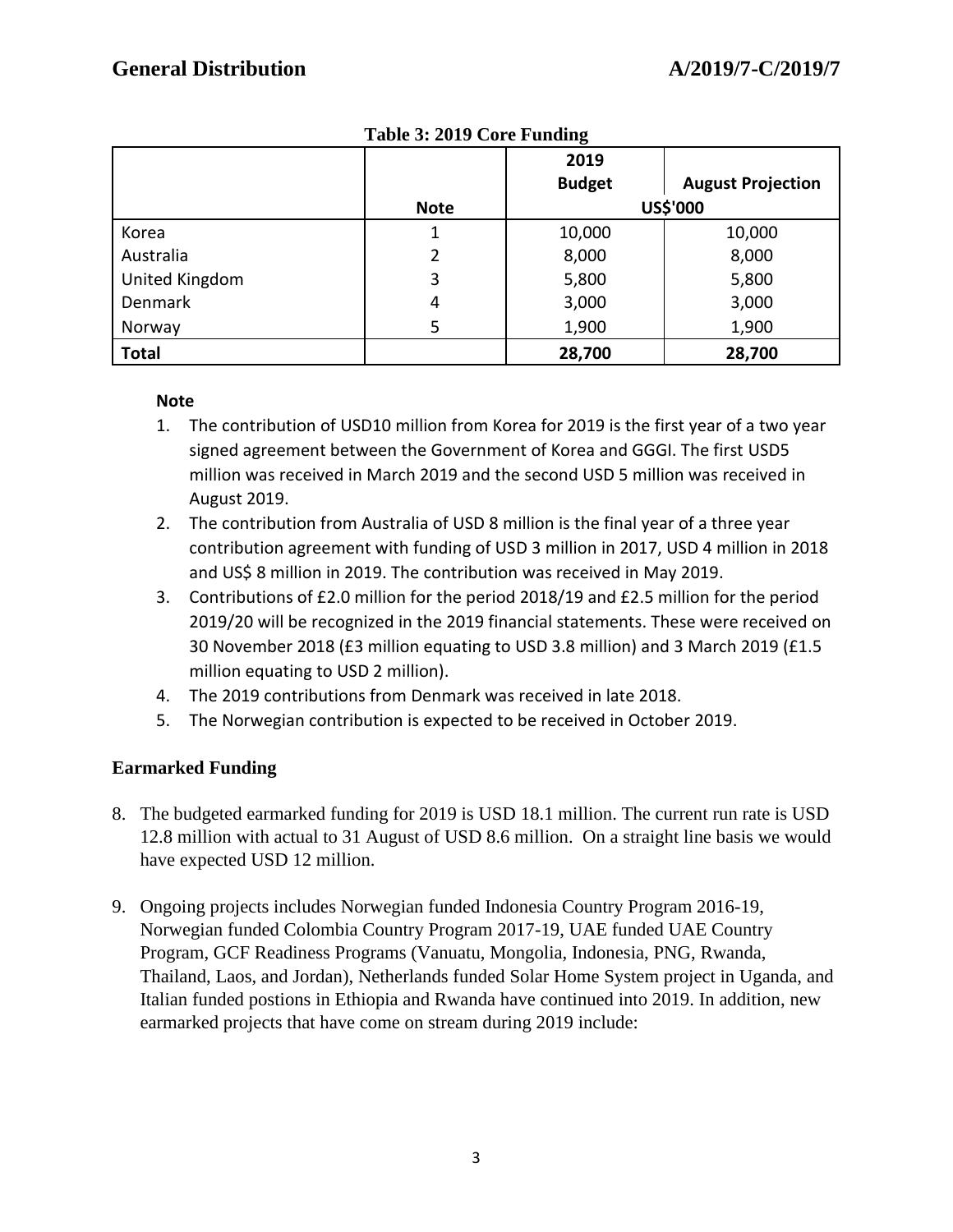| <b>Donor</b>        | Project                                                                                                             | <b>Amount</b>       | <b>Expected</b>   | Country                         |
|---------------------|---------------------------------------------------------------------------------------------------------------------|---------------------|-------------------|---------------------------------|
|                     |                                                                                                                     |                     | completion        |                                 |
| Australia           | <b>Climate Resilient Green Growth</b><br>in Papua New Guinea                                                        | $A\$ 6 m            | March 2022        | <b>PNG</b>                      |
| Gates<br>Foundation | Promoting City-Wide Inclusive<br>Sanitation through Climate<br><b>Resilience and Green Growth</b>                   | US\$ 1.65 m         | <b>March 2021</b> | Thematic<br>(Senegal,<br>Nepal) |
| Norway              | <b>Readiness for Article 6</b><br>Implementation                                                                    | \$2.7 million       | 24                | Global                          |
| <b>KOICA</b>        | Development of Green Cities in<br>Lao PDR                                                                           | \$3.8 million       | 48                | Lao PDR                         |
| <b>UK BEIS</b>      | Scaling up green growth<br>implementation and investments<br>via capacity building of state and<br>non-state actors | \$560,000           | 12                | Colombia                        |
| <b>SIDA</b>         | <b>MRV Services</b>                                                                                                 | \$2 million         | 24                | <b>Burkina</b><br>Faso          |
| Luxembourg          | Green Cities Development in<br>Senegal                                                                              | £3m                 | December<br>2021  | Senegal                         |
| Luxembourg          | <b>Enhancing Resilience to Climate</b><br>Change through Solar Power-<br>Driven Access in Vanuatu                   | € 1.5 m             | September<br>2020 | Vanuatu                         |
| Qatar               | Qatar country program                                                                                               | US\$ 7.5<br>million | 36                | Qatar                           |
| <b>GCF</b>          | <b>Readiness Support for</b><br>Developing Myanmar's Green<br><b>Cities Investment Plans</b>                        | US\$ 0.85 m         | 18 months         | Myanmar                         |
| GCF                 | Readiness Support to strengthen<br>Uganda's engagement with the<br>GCF                                              | US\$ 0.7 m          | 18 months         | Uganda                          |
| GCF                 | Support for Mexico's readiness<br>program                                                                           | US\$ 0.85           | 24 months         | Mexico                          |
| <b>GCF</b>          | <b>Enhancing Guyana's Access to</b><br><b>GCF to Transition to Renewable</b><br>Energy                              | US\$ 0.3 m          | 12 months         | Guyana                          |

| Table 4: New earmarked projects coming on stream during 2019 |  |  |  |
|--------------------------------------------------------------|--|--|--|
|                                                              |  |  |  |

10. Management estimate that the run rate will increase from the current US\$12.8 million to about \$14.5 million for the full year. This is based on a number of earmarked funded projects which have just come on stream or are likely to during the final months of 2019. If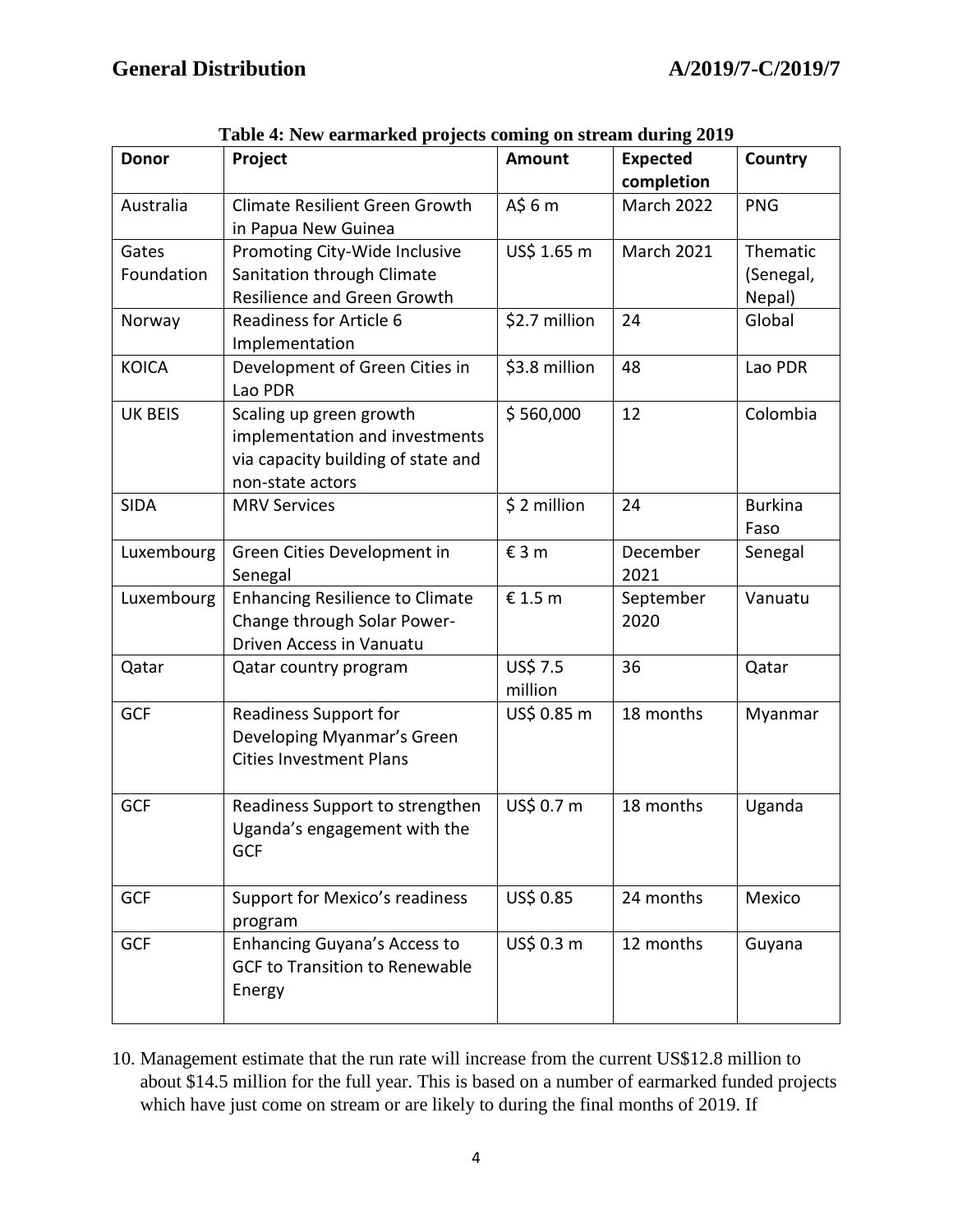earmarked funding for 2019 is USD 14.5 million this would represent an increase of USD 3.9 million or 37% over 2018 (excluding overhead recovery).

# **Overhead recovery**

11. Overhead recovery is budgeted at USD 1.6 million. This is based on a recovery rate of 7% on earmarked projects funded by GGGI's core contributors and 15% on projects funded by non core contributors. The actual to 31 August is USD 0.62 million. With new earmarked coming on stream during the final four months of the year the full year projection is USD 1 million.

## **Investment Income**

12. The underlying philosophy behind the investment of GGGI's working capital is that investment decisions shall always prioritize preservation of capital ahead of optimizing investment returns. Investment returns are budget at USD 0.4 million in 2019 but will be approximately USD 0.3 million based on investment income for the first six months. Actual investment income for the 8 months to 31 August was USD 0.2 million.

## **Fees for Service**

13. Fees for service are budgeted at USD 0.6 million and represents payment from the World Green Economy Organization (WGEO) of USD 0.3 million each for the successful development by GGGI of two bankable smart city projects at USD 0.3 million per project. GGGI and WGEO singed a partnership agreement in October 2018 to fast track green investment into bankable projects and the 2019 budget assumes that GGGI will deliver at least two bankable projects in 2019. However, there has been little movement on this to date and based on the prudence concept I have assumed that this will not materialize in 2019 and so we are now not projected any 2019 fees for service income from WEGO.

# **Expenditures**

14. Total expenditures are budgeted in 2019 at USD 53.2 million to be funded 66% by core and 34% by earmarked. Actual expenditures to the 31 August are USD 29.7 million or 56% of budget. This is broken down between core and earmarked as follows:

|              | <b>Budget</b> | Actual | % spent          | <b>Budget</b> | Actual | % spent      | <b>Budget</b> | Actual | % spent |
|--------------|---------------|--------|------------------|---------------|--------|--------------|---------------|--------|---------|
|              | Core          |        | <b>Earmarked</b> |               |        | <b>Total</b> |               |        |         |
|              | US\$          |        | %                | US\$          |        | %            | US\$          |        | %       |
| <b>Staff</b> | 25.3          | 16.6   | 66%              | 9.5           | 4.4    | 46%          | 34.8          | 21.0   | 60%     |
| Operational  | 9.9           | 4.8    | 48%              | 8.6           | 4.2    | 49%          | 18.5          | 9.0    | 49%     |
| <b>Total</b> | 35.2          | 21.4   | 61%              | 18.1          | 8.6    | 48%          | 53.3          | 30.0   | 56%     |

**Table 5: Actual expenditures v budget at 31 August 2019**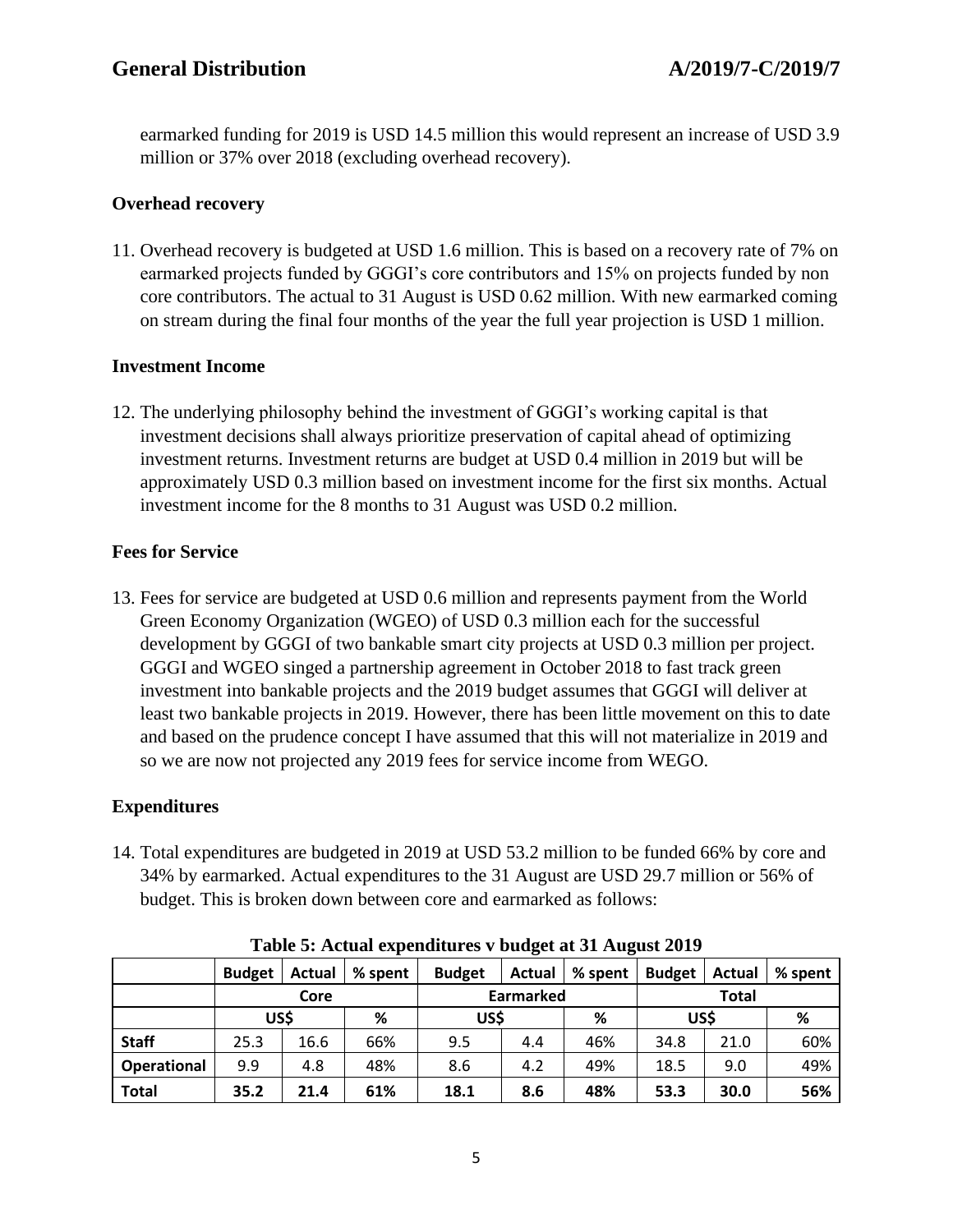#### **Projected Expenditures to 31 December**

- 15. Management's best estimate is that core staff costs will be about USD 0.9 million under budget and core funded operational costs about USD 0.8 million. This would result in under expenditure of USD 1.7 million giving projected core expenditures of USD 33.5 million.
- 16. Total earmarked expenditures based on current level of expenditures and likely earmarked coming on stream during the second half of 2019 will be around USD 14.5 million or about USD 3.6 million under budget.

#### **Conclusion**

## **Summary Budgeted Income & Expenditure v August Estimate**

17. The 2019 OB budgeted total income of USD 49.4 million against budgeted expenditures of USD 53.2 million resulting in a budgeted deficit and drawdown from retained surplus of USD3.8 million. The current estimate of income is USD 44.5 versus expenditures of US\$ 48 million resulting in a projected deficit of USD 3.5 million. This would be a USD 0.3 million better than budget and a considerable improvement on actual deficits of USD 13.9 million and USD 13.5 million in 2018 and 2017 respectively. 2019 estimates are set out in table 6:

| 2019                           |                |                 |               |                  |               |                 |
|--------------------------------|----------------|-----------------|---------------|------------------|---------------|-----------------|
|                                |                | Core/Other      |               | <b>Earmarked</b> | Total         |                 |
|                                | <b>Budget</b>  | <b>Estimate</b> | <b>Budget</b> | <b>Estimate</b>  | <b>Budget</b> | <b>Estimate</b> |
|                                | <b>USD'000</b> |                 |               |                  |               |                 |
| <b>Total income</b>            | 31,300         | 30,000          | 18,099        | 14,500           | 49,399        | 44,500          |
|                                |                |                 |               |                  |               |                 |
| <b>Expenditures</b>            | 35,111         | 33,500          | 18,099        | 14,500           | 53,210        | 48,000          |
|                                |                |                 |               |                  |               |                 |
| <b>Total surplus/(deficit)</b> | (3, 811)       | (3,500)         |               | ۰                | (3, 811)      | (3,500)         |

#### **Table 6: 2019 GGGI Operational Budget Summary v August estimate**

#### **Reserves**

18. Total reserves at the end of 2019 based upon the projections would comprise of USD 13.9 million as set out in table 9:

|                           | <b>Working Capital</b> | <b>Retained Surplus</b> | Total   |
|---------------------------|------------------------|-------------------------|---------|
|                           |                        | <b>US\$.000</b>         |         |
| Balance at 1 January 2019 | 10,000                 | 7,393                   | 17,393  |
| 2019 operating deficit    |                        | (3,500)                 | (3,500) |

#### **Table 7: GGGI Projected reserves at 31 December 2019**